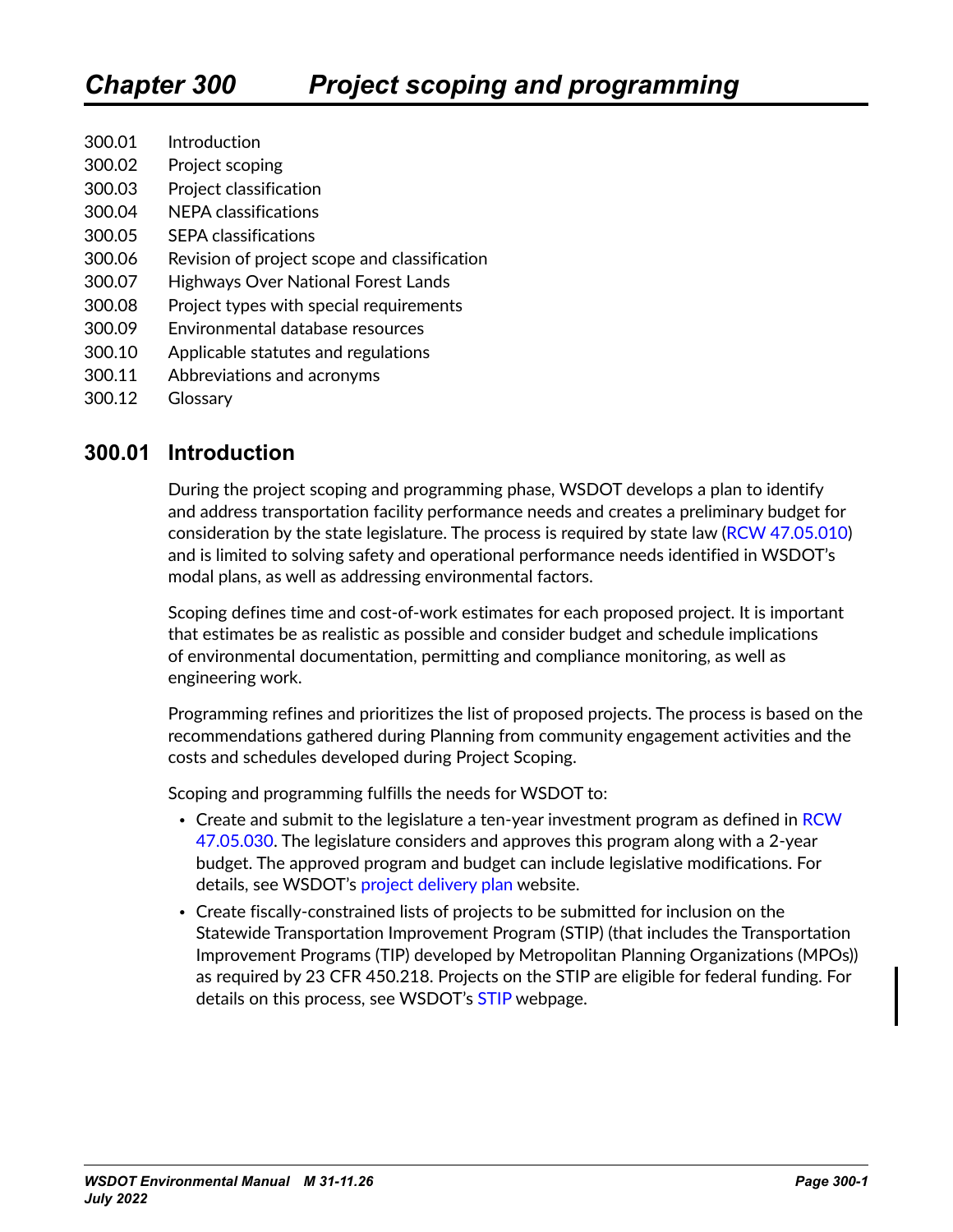<span id="page-1-0"></span>Through this process:

- WSDOT creates a financially constrained list of projects for consideration by the legislature. The list is based on realistic schedules and cost estimates that include all phases of the work.
- The Federal Highway Administration (FHWA) and Federal Transit Administration (FTA) approve the [STIP](https://wsdot.wa.gov/business-wsdot/support-local-programs/delivering-your-project/statewide-transportation-improvement-program-stip). A project must be included in the TIP and the STIP to be eligible for federal funding (Title 23 USC and the Federal Transit Act). For details on this process, see WSDOT's [Local Programs](http://www.wsdot.wa.gov/LocalPrograms/) website.
- The legislature considers and approves WSDOT's 6- to 10-year Capital Improvement and Preservation Program (CIPP) along with a 2-year budget. The approved plan and budget can include legislative modifications.

## **300.02 Project scoping**

This section provides agency policies for project scoping. Chapter 400 explains the importance of public and agency outreach (public scoping) during pre-NEPA and scoping of our environmental documents.

[Practical Solutions](https://www.wsdot.wa.gov/about/practical-solutions) is a two-part strategy that includes practical solutions planning and practical design, as defined in WSDOT Executive Order (EO) [E 1090](http://wwwi.wsdot.wa.gov/publications/policies/fulltext/1090.pdf) and described in detail in [Chapter 1100](https://www.wsdot.wa.gov/publications/manuals/fulltext/M22-01/1100.pdf) of the *[Design Manual](https://wsdot.wa.gov/engineering-standards/all-manuals-and-standards/manuals/design-manual)* and the [Practical Solutions planning](http://www.wsdot.wa.gov/about/practical-solutions/planning) webpage. This process defines the method WSDOT uses to scope and design projects.

WSDOT's practical design process consists of seven primary procedural steps listed below, providing the basis for modal choice, alternative development, and selection of design elements. Minimize re-work by documenting the Practical Design process in enough detail to help fulfill National Environmental Policy Act (NEPA) documentation requirements.

WSDOT's Practical Design Process Steps include:

- 1. Assemble an advisory team. The Project Engineer will usually invite Environmental staff to participate on the Advisory Team (see *[Design Manual](https://wsdot.wa.gov/engineering-standards/all-manuals-and-standards/manuals/design-manual)* [Section 1100.04](https://www.wsdot.wa.gov/publications/manuals/fulltext/M22-01/1100.pdf)).
- 2. Clearly identify the baseline and contextual needs (see *[Design Manual](https://wsdot.wa.gov/engineering-standards/all-manuals-and-standards/manuals/design-manual)* [Chapter 1101\)](https://www.wsdot.wa.gov/publications/manuals/fulltext/M22-01/1101.pdf).
- 3. Identify the land use and transportation context for the project location (see *[Design](https://wsdot.wa.gov/engineering-standards/all-manuals-and-standards/manuals/design-manual)  [Manual](https://wsdot.wa.gov/engineering-standards/all-manuals-and-standards/manuals/design-manual)* [Chapter 1102](http://www.wsdot.wa.gov/publications/manuals/fulltext/M22-01/1102.pdf)), including the environmental, economic, and social demographic data that indicate livability and travel characteristics.
- 4. Select design controls compatible with the context (see *[Design Manual](https://wsdot.wa.gov/engineering-standards/all-manuals-and-standards/manuals/design-manual)* [Chapter 1103](https://www.wsdot.wa.gov/publications/manuals/fulltext/M22-01/1103.pdf)).
- 5. Formulate and evaluate potential alternatives that resolve the baseline/contextual need and are bound by design controls (see *[Design Manual](https://wsdot.wa.gov/engineering-standards/all-manuals-and-standards/manuals/design-manual)* [Chapter 1104\)](https://www.wsdot.wa.gov/publications/manuals/fulltext/M22-01/1104.pdf).
- 6. Select design elements employed and/or changed by the selected alternative(s) (see *[Design Manual](https://wsdot.wa.gov/engineering-standards/all-manuals-and-standards/manuals/design-manual)* [Chapter 1105](https://www.wsdot.wa.gov/publications/manuals/fulltext/M22-01/1105.pdf)).
- 7. Determine design element dimensions consistent with the alternatives' performance needs, context, and design controls (see *[Design Manual](https://wsdot.wa.gov/engineering-standards/all-manuals-and-standards/manuals/design-manual)* [Chapter 1106](https://www.wsdot.wa.gov/publications/manuals/fulltext/M22-01/1106.pdf)).

The Basis of Design (BOD) is used to document the outcomes of applying these procedural steps. A BOD is required for all projects. The BOD should serve as the background and context for detailed environmental analysis and documentation.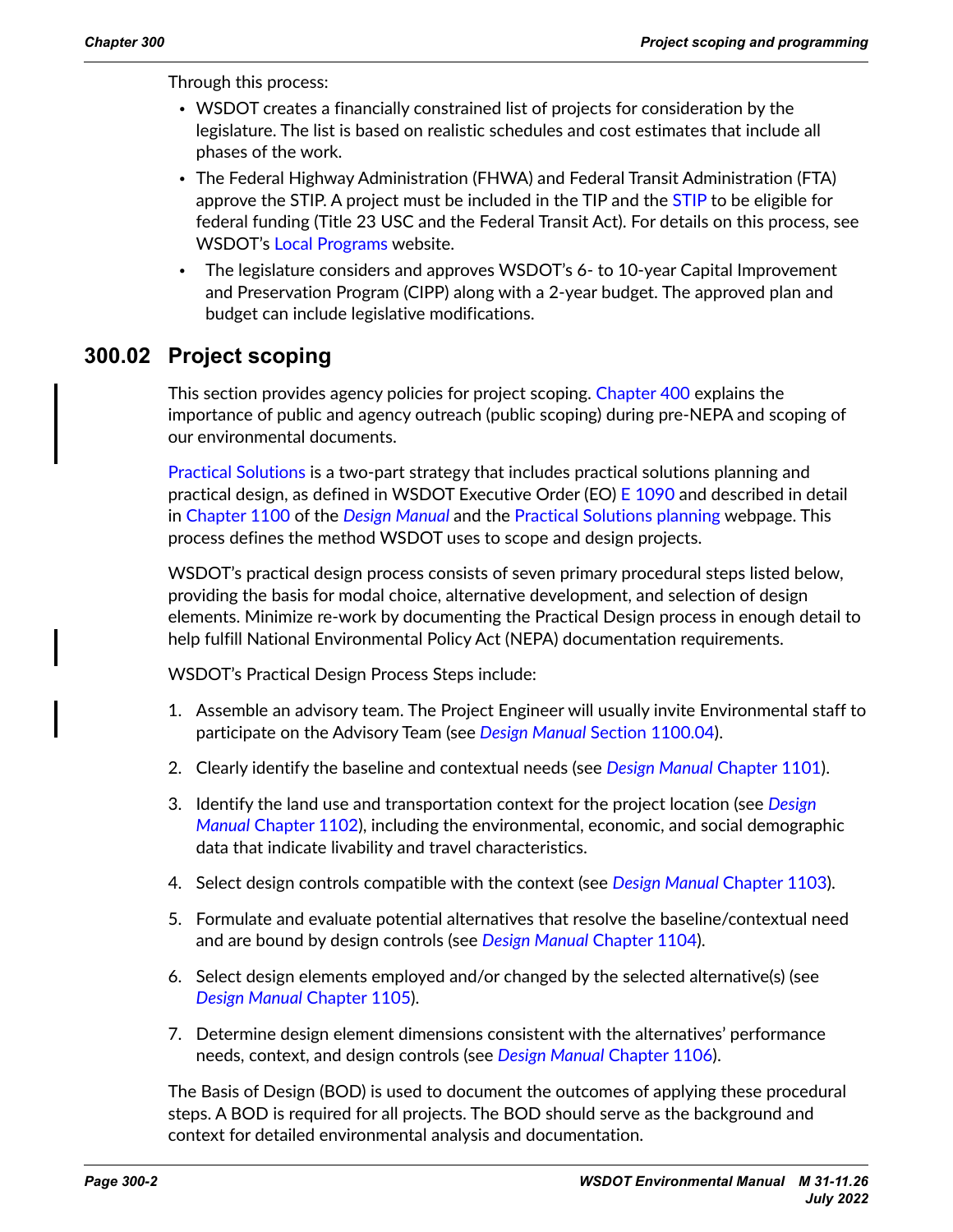<span id="page-2-0"></span>One of the major responsibilities of the advisory team environmental staff is to assist the team in establishing appropriate environmental measures, such as the number of square feet of impact to Category I and II wetlands. The environmental staff also ensure:

- The process, participants, and decisions made by the team comply with NEPA and State Environmental Policy Act (SEPA) requirements.
- The team considers all appropriate environmental disciplines (such as Section 4(f), Section 106, ESA, noise, etc.). See the [User Guide](https://wsdot.wa.gov/sites/default/files/2021-10/CSS-UserGuide.pdf) for Corridor Sketch Summaries for additional key WSDOT environmental assets to consider.
- Decisions are included in the project's supporting documentation.

During project scoping, all major costs of the project are used to prepare a realistic schedule and cost estimate. Scoping is described in the *[Design Manual](https://wsdot.wa.gov/engineering-standards/all-manuals-and-standards/manuals/design-manual)* [Chapter 300.](https://www.wsdot.wa.gov/publications/manuals/fulltext/M22-01/300.pdf) The process is documented in the Project Profile and identifies the transportation needs that have generated the project, the purpose or goal of the work, and the recommended solution.

The Environmental Review Summary (ERS) is attached to the Project Profile as a part of the Project Summary package. It:

- Documents known baseline environmental conditions.
- Describes potential environmental impacts, mitigation options, and anticipated permits necessary for the project.
- Establishes project classification (see [Section 300.03](#page-2-1)) and anticipated level of environmental documentation required (see Chapter 400) for the project. The Region Environmental Manager approves the ERS, which indicates concurrence with the anticipated project NEPA and/or SEPA Classification.

For many projects, the WSDOT Geographic Information System (GIS) Workbench coupled with a site visit provides sufficient information to complete the ERS for projects classified as Categorical Exclusions (CEs). Additional detailed analysis may be required for projects that require an Environmental Assessment (EA) or Environmental Impact Statement (EIS). The ERS database includes fully integrated help screens that provide detailed guidance for completing the ERS forms. Contact your Region Environmental Office or Program Management Office to get set up to work in the database.

For CE level projects, the information in the ERS is exported to the Environmental Classification Summary (ECS9database and becomes the basis for NEPA/SEPA environmental documentation (see Chapter 400 for more information).

## **300.03 Project classification**

<span id="page-2-1"></span>The project classification determines the anticipated level of environmental documentation required for a WSDOT project. It is based on the information contained in the ERS and can change as more information is discovered.

State projects with a federal nexus are subject to NEPA and SEPA. Projects that have only state funding and no federal nexus follow SEPA guidelines. If future funding is undetermined, NEPA guidelines are usually followed so the project can qualify for federal funding in the future. See the NEPA  $\&$  SEPA guidance webpage.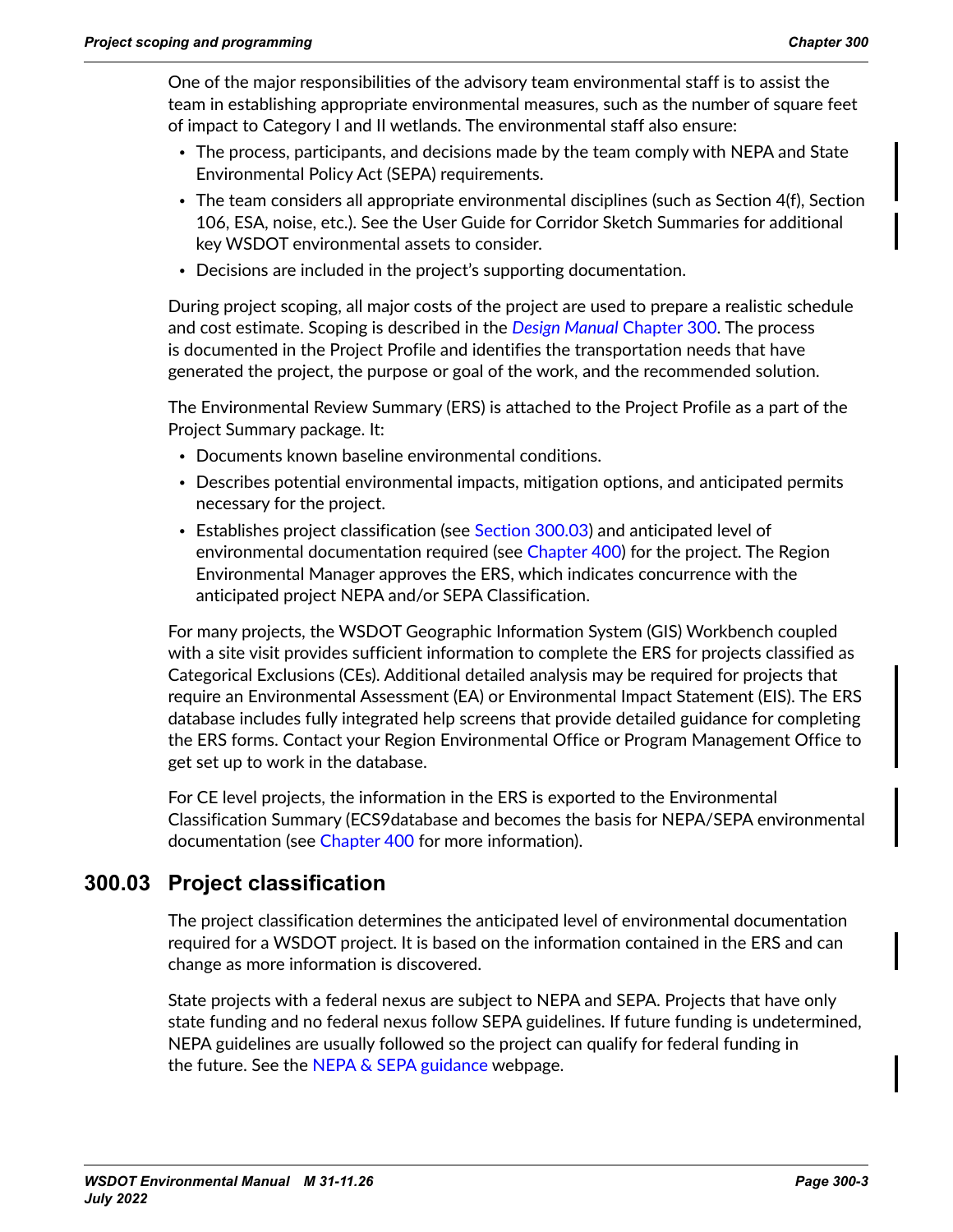### <span id="page-3-0"></span>**300.04 NEPA classifications**

<span id="page-3-1"></span>Projects with federal dollars or approvals are subject to NEPA and fall into one of the three classifications described below.

- 1. **NEPA Class I projects** These actions are likely to have significant impact on the environment because of their effects on land use, planned growth, development patterns, traffic volumes, travel patterns, transportation services, or natural resources. They require preparation of an EIS (see Chapter 400) because the action is likely to have significant adverse environmental impacts. Projects that usually require an EIS, as defined in 23 CFR 771.115, are:
	- New controlled-access freeways.
	- Highway project of four or more lanes in a new location.
	- New construction or extension of fixed rail transit facilities (e.g., rapid rail, light rail, commuter rail, automated guideway transit) not within the existing right of way.
	- New construction or extension of a separate roadway for buses or high occupancy vehicles not located within an existing highway facility.

Although examples are given, it is important to remember that the context and intensity of the potential impacts, and the level of controversy on environmental grounds, determine the need for an EIS, not the size of the project.

2. **NEPA Class II projects –** These actions are Categorical Exclusions (CEs). These actions are not likely to cause significant adverse environmental impacts, meet the definition contained in [40 CFR 1508.1](https://www.ecfr.gov/current/title-40/chapter-V/subchapter-A/part-1508/section-1508.1), and are excluded from completing an EA or EIS. A completed ECS Form serves as the environmental documentation for these types of projects (see Chapter 400).

Each federal agency is required to identify its own categories of actions that qualify as CEs, although all USDOT agencies agree that Class II projects typically:

- Do not induce significant impacts to planned growth or land use.
- Do not require the relocation of significant numbers of people.
- Do not have a significant impact on any natural, cultural, recreational, historic, or other resource.
- Do not involve significant air, noise, or water quality impacts.
- Do not have significant impacts on travel patterns.
- Do not otherwise, either individually or cumulatively, have significant environmental impacts.
- a. **FHWA –** CEs are described in [23 CFR 771.117.](https://www.ecfr.gov/current/title-23/chapter-I/subchapter-H/part-771/section-771.117) Under the [2020 CE Programmatic](https://wsdot.wa.gov/sites/default/files/2021-10/Env-NSepa-CEProgramAgreement.pdf)  [Agreement \(PCE\) with FHWA](https://wsdot.wa.gov/sites/default/files/2021-10/Env-NSepa-CEProgramAgreement.pdf), WSDOT approves the NEPA documentation for all Class II (CE) Projects described in 23 CFR 771.117 (c) and (d). These actions normally do not require further approval or documentation by FHWA. Environmental documentation for CE projects is accomplished by completion of the ECS Form, which is approved by the Region Environmental Manager (see Chapter 400). The NEPA documentation process for Local Agencies is described in the WSDOT Local Programs [NEPA Categorical Exclusions Guidebook.](https://wsdot.wa.gov/sites/default/files/2021-10/LP_CE-Guidebook-Secure.pdf)

WSDOT may request FHWA review and signature for individual projects on a caseby-case basis (PCE - Section IV(B)(1)).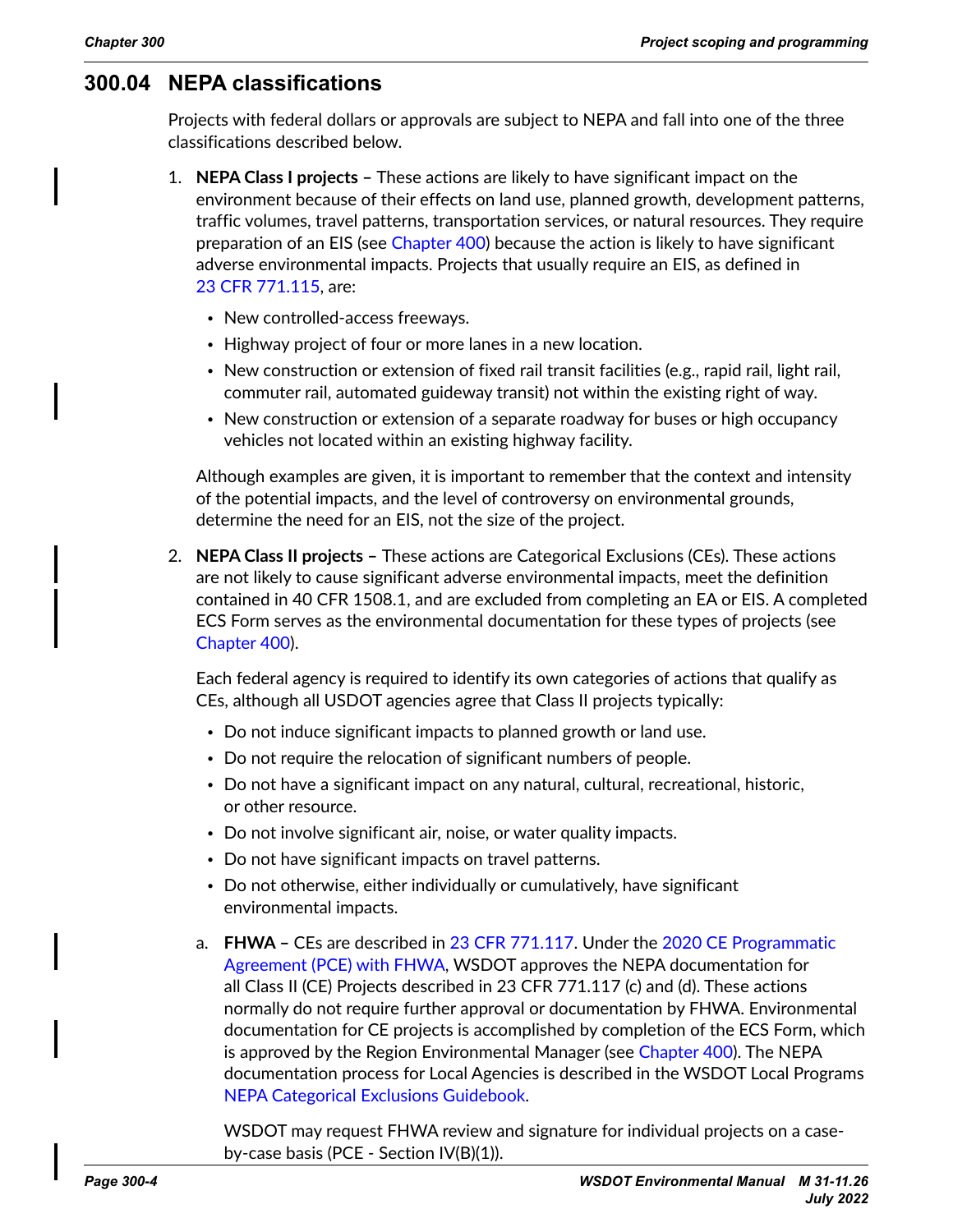- <span id="page-4-0"></span>b. **FTA –** CEs are described in [23 CFR 771.118](https://www.ecfr.gov/current/title-23/chapter-I/subchapter-H/part-771/section-771.118). FTA has its own process and worksheets for documenting CEs.
- c. **Federal Railroad Administration (FRA) –** CEs are described in [23 CFR 771.116](https://www.ecfr.gov/current/title-23/chapter-I/subchapter-H/part-771/section-771.116). FRA has its own process and worksheets for documenting CEs. Contact the WSDOT Rail Division Environmental Compliance Manager for assistance.
- d. **Federal Aviation Administration (FAA)** CEs are described in [FAA Order 5050.4](https://www.faa.gov/airports/resources/publications/orders/environmental_5050_4/media/chapter6.pdf) [Chapter 6.](https://www.faa.gov/airports/resources/publications/orders/environmental_5050_4/media/chapter6.pdf) [FAA](https://www.faa.gov/airports/resources/sops/media/arp-SOP-510-catex-documentation.docx) has its own process for documenting CEs.
- 3. **NEPA Class III projects –** When the potential environmental impacts of a proposed project are not clearly understood, an EA is prepared. The EA determines the extent and level of environmental impact.

The content and complexity of an EA will vary depending on the project. See Chapter 400 and the WSDOT [Environmental Impact Statement \(EIS\)/Environmental Assessment \(EA\)](https://wsdot.wa.gov/engineering-standards/design-topics/environment/nepa-sepa-guidance/environmental-impact-statement-eisenvironmental-assessment-ea-processes)  [Processes](https://wsdot.wa.gov/engineering-standards/design-topics/environment/nepa-sepa-guidance/environmental-impact-statement-eisenvironmental-assessment-ea-processes) webpage for details on EA documentation and procedure.

### **300.05 SEPA classifications**

<span id="page-4-1"></span>Chapter 400 explains WSDOT's SEPA responsibilities and how NEPA documentation can satisfy SEPA requirements. Many of our actions are exempt from the SEPA process. If an action is not exempt, it is either found to have non-significant or significant impacts.

WSDOT serves as the SEPA lead agency on actions undertaken by our agency. As such, we are required to determine the level of environmental review and documentation required for an action. The SEPA determinations fall into one of three broad categories: Determination of Significance (DS), Determination of Nonsignificance (DNS) and a Categorical Exemption (CE).

- **Determination of Significance (DS) –** May be issued for actions that are likely to result in a probable significant adverse environmental impact. A DS requires that an EIS be completed for the action. *Note:* if an action has a probable significant adverse impact, the project team may immediately begin the EIS process without issuing a DS.
- **Determination of Nonsignificance (DNS) –** Issued for actions that are not likely to have a significant adverse environmental impact but are not categorically exempt.
- **Categorical Exemption (CE) –** Covers actions identified by statute or rule that are unlikely to cause significant adverse environmental impacts.

The types of projects that qualify as categorically exempt can be found in:

- **–** [RCW 43.21C.035 43.21C.0260](https://apps.leg.wa.gov/rcw/default.aspx?cite=43.21c) Statutory Exemptions
- **–** [WAC 197-11-800](http://apps.leg.wa.gov/WAC/default.aspx?cite=197-11-800)  Categorical exemptions listed in state SEPA rules.
- **–** [WAC 197-11-860](http://apps.leg.wa.gov/WAC/default.aspx?cite=197-11-860)  Nine categorical exemptions specific to WSDOT.
- **–** [WAC 468-12-800](http://apps.leg.wa.gov/WAC/default.aspx?cite=468-12-800)  WSDOT categorical exemptions based on WSDOT's interpretation of the categorical exemptions listed in state SEPA rules.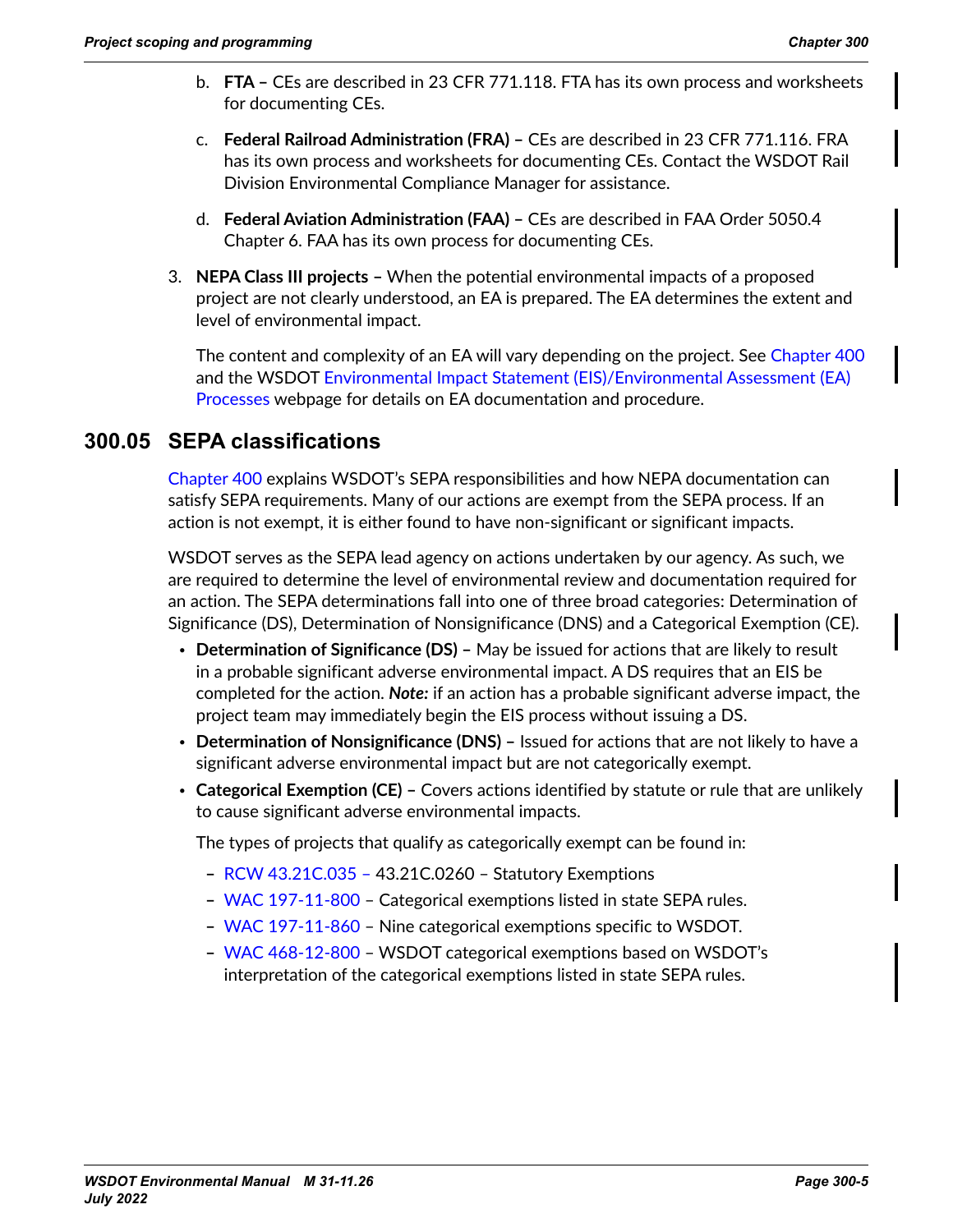## <span id="page-5-0"></span>**300.06 Revision of project scope and classification**

See Section 400.06 for details on project re-evaluations and preparation of supplementary environmental documentation.

### *300.06(1) NEPA Reclassification*

A revised ECS must be processed for any major change in a project classification if the project involves federal funds or approvals (NEPA). The 2020 [CE Programmatic Agreement](https://wsdot.wa.gov/sites/default/files/2021-10/Env-NSepa-CEProgramAgreement.pdf) with FHWA allows WSDOT to approve the NEPA classification. Minor changes may be handled informally.

### *300.06(2) SEPA Reclassification*

A significant change in the scope of a state funded project with no federal nexus (SEPA only) usually requires revision of the ERS. This may include reassessment of the environmental classification. The Region Environmental Office, in coordination with the Region Program Management Office, determines if the ERS needs to be revised and the environmental classification changed. Any changes in classification are documented by a note to the file or a follow-up memo.

## **300.07 Highways Over National Forest Lands**

WSDOT and the United States Forest Service (USFS) established procedures through a [Memorandum of Understanding](https://wsdot.wa.gov/engineering-standards/all-manuals-and-standards/manuals/highways-over-national-forest-lands?msclkid=b9ec9e86b14d11ecbb57284cd404ad9d) (MOU) for coordination of transportation activities on national Forest lands in 1991 (updated in May 2019). The [MOU](https://wsdot.wa.gov/engineering-standards/all-manuals-and-standards/manuals/highways-over-national-forest-lands?msclkid=b9ec9e86b14d11ecbb57284cd404ad9d) covers coordination, project programming and planning, pre-construction, rights of way, construction/reconstruction, maintenance, signs, access control, and third party occupancy. The agreement does not apply to local agency projects. Elements that pertain to environmental analysis and documentation include the stipulation that:

- WSDOT will coordinate with USFS at project inception for projects using or affecting National Forest Service lands or interests.
- WSDOT and USFS will agree on needed environmental documents and lead agency responsibilities. WSDOT will have the primary responsibility for highway related projects.
- WSDOT and USFS will cooperate in development of a single set of environmental documents for each project and jointly seek public involvement when necessary.
- Draft and final environmental documents will be circulated to each agency for review before distribution for public comment.

### **300.08 Project types with special requirements**

Fish passage and chronic environmental deficiencies (CED) projects follow a different planning and scoping process than standard transportation projects. These project types are constructed to improve fish habitat or access to fish habitat and have specific coordination and approval requirements with Washington Department of Fish and Wildlife (WDFW) and the Tribes.

Project scoping for Washington State Department of Transportation Ferries Division (WSF) projects is described in the *Terminal Design Manual* Chapters [200](https://www.wsdot.wa.gov/publications/manuals/fulltext/M3082/200.pdf) and [205](https://www.wsdot.wa.gov/publications/manuals/fulltext/M3082/205.pdf).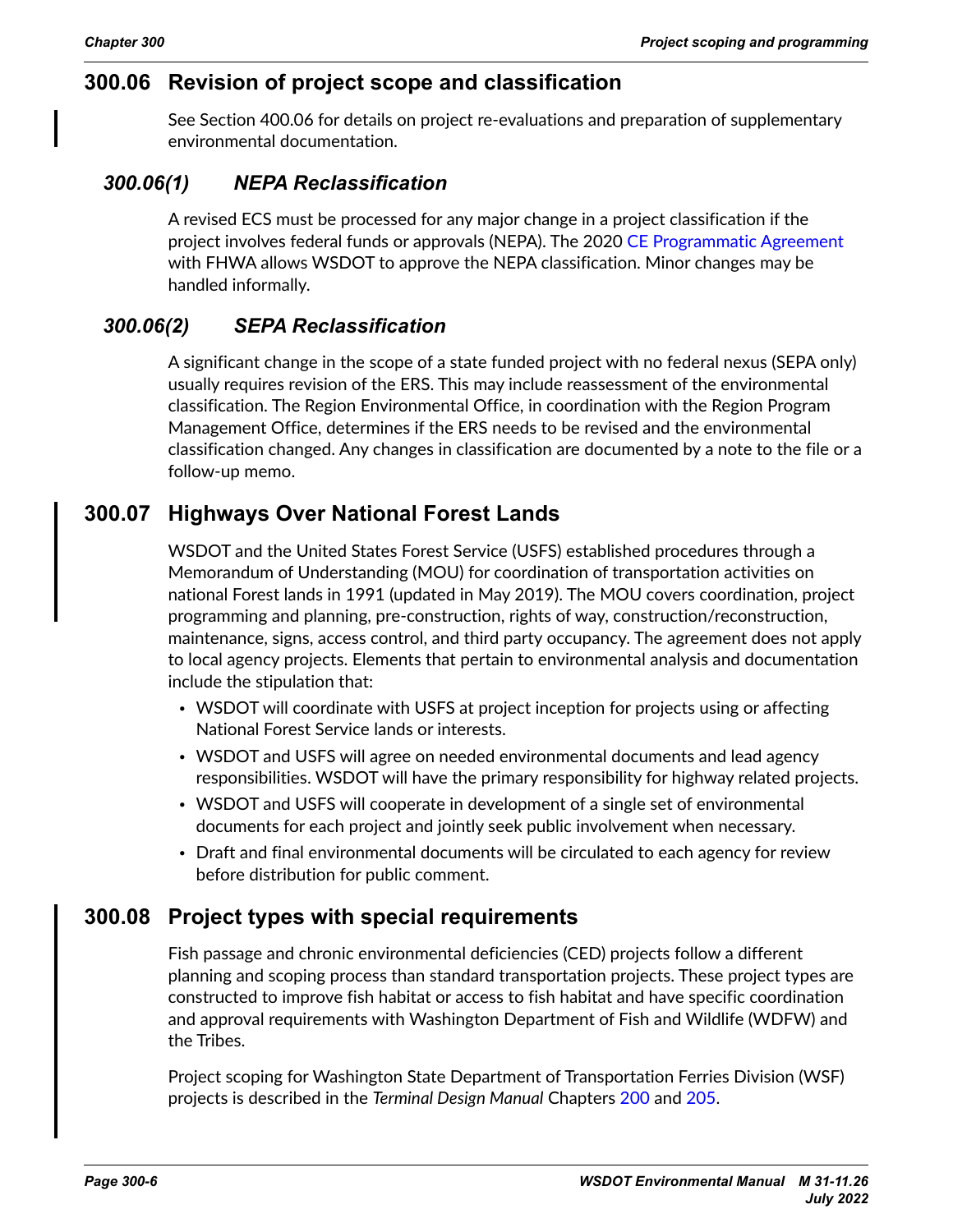### <span id="page-6-0"></span>*300.08(1) Fish passage projects - Fish Passage Delivery Planning*

WSDOT created the fish passage program in 1991 to inventory, prioritize, and correct fish passage barriers along state highways.

WSDOT corrects fish passage barriers mainly through stand-alone projects or as part of larger transportation projects. Sometimes highway barriers are corrected in partnerships with local agencies, Tribes, enhancement groups, and other project sponsors. Other barriers are corrected when culverts are replaced at the end of their useful life.

WSDOT's [2030 Fish Passage Delivery](https://wsdot.wa.gov/construction-planning/protecting-environment/fish-passage/2030-fish-passage-project-delivery-plans) plans are available on WSDOT's [Fish Passage website.](https://wsdot.wa.gov/construction-planning/protecting-environment/fish-passage?msclkid=85c959b3b14711ec9d7a1cd7ce7324fb) You can also find the latest Fish Passage Delivery Plan updates in the '[Fish Passage Program](http://webapps.wsdot.loc/Environmental/Biology/FishPassage/Prioritization)  [Delivery](http://webapps.wsdot.loc/Environmental/Biology/FishPassage/Prioritization)' tab (see 'Fish Barrier Plan' spreadsheet) in [WSDOT's Fish Passage Database.](http://webapps.wsdot.loc/Environmental/Biology/FishPassage/) These lists include information on fish barrier corrections that are planned as stand-alone fish passage projects or through larger transportation projects.

### *300.08(2) Stand-alone I-4 Funded Fish Passage Projects*

These projects are part of the WSDOT Environmental Retrofit Subprogram (I-4). The sole purpose of these projects is to correct fish passage barriers.

The Environmental Services Office (ESO) contracts with the WDFW's Fish Passage Program for project support for I-4 funded, injunction barrier corrections. WDFW's fish passage agreement does not include support for barriers corrected through larger transportation projects or barriers corrected outside of the culvert injunction case area. The Agreement is available on the '[Fish Passage Program Delivery](http://webapps.wsdot.loc/Environmental/Biology/FishPassage/Prioritization)' tab in [WSDOT's Fish Passage Database](http://webapps.wsdot.loc/Environmental/Biology/FishPassage/).

The following tasks are covered by the WDFW Agreement managed by ESO's Stream Restoration Program Manager:

- WDFW Fish Passage Biologists and engineers provide technical support
- Verify fish passage barrier status
- Verify fish species present and habitat information
- Attend interdisciplinary team site visits
- Review and comment on the preliminary hydraulic design (PHD)
- Identify fish work windows for permitting
- May provide input on design build Request for Proposals
- Biologists issue Hydraulic Project Approvals (HPAs)
- Biologists provide construction support

WDFW project support biologist and engineer assignments are found in the ['Fish Passage](http://webapps.wsdot.loc/Environmental/Biology/FishPassage/Prioritization)  [Program Delivery'](http://webapps.wsdot.loc/Environmental/Biology/FishPassage/Prioritization) tab (see 'WSDOT\_Fish\_Passage\_WDFW\_Work' spreadsheet) of [WSDOT's](http://webapps.wsdot.loc/Environmental/Biology/FishPassage/)  [Fish Passage Database.](http://webapps.wsdot.loc/Environmental/Biology/FishPassage/) This spreadsheet also includes project assignments for WSDOT staff working on fish passage projects, including the Project Engineering Offices (PEOs), Headquarters Hydraulics engineers, and ESO Stream Restoration biologists.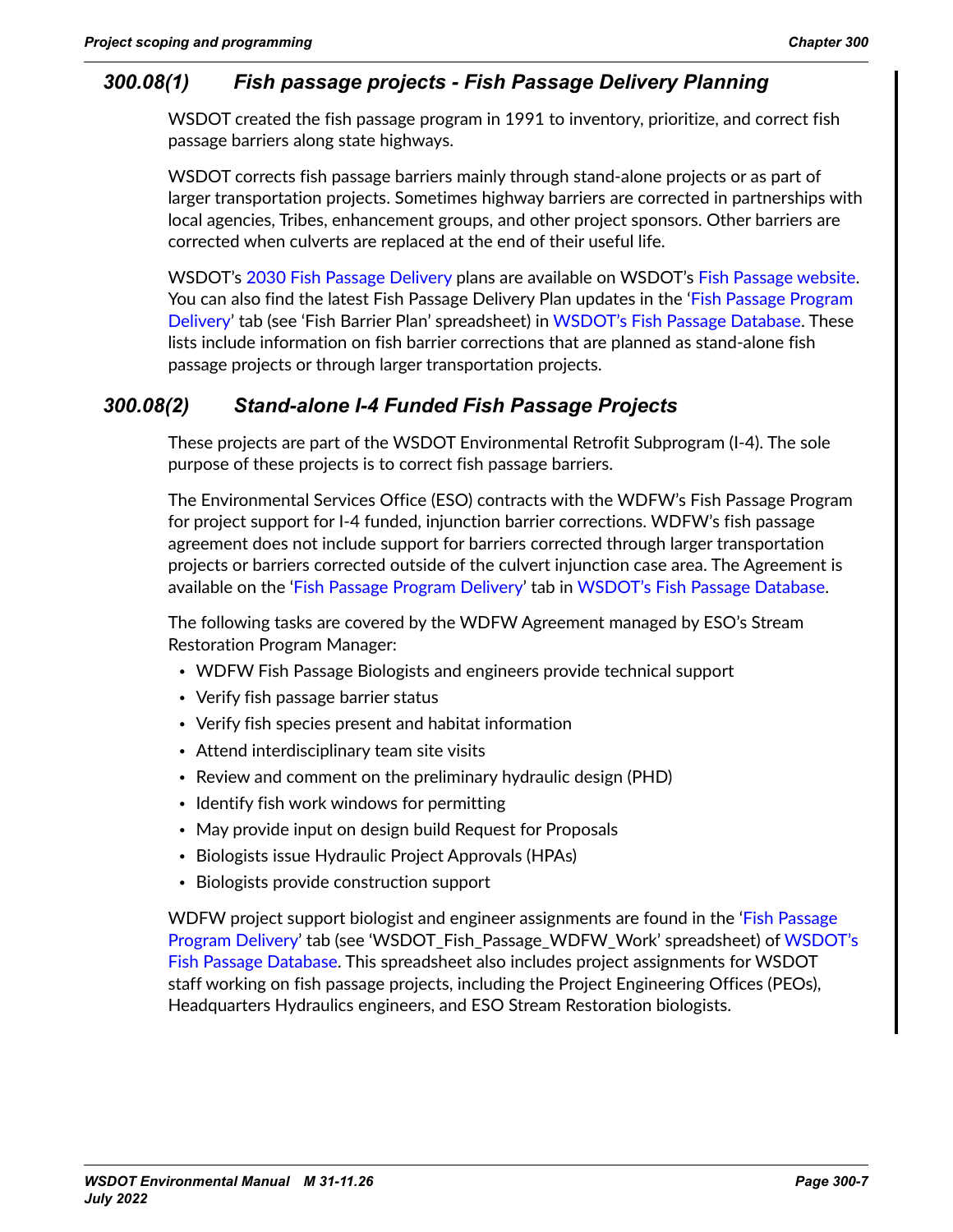#### **Larger Transportation Projects**

WSDOT considers fish barrier correction for transportation projects that alter the roadway prism or add infrastructure within the existing right of way. Protect and maintain any previously corrected barriers.

Use the 'WSDOT Sites' data layer in the GIS Workbench to locate fish passage barriers and corrected barriers within or adjacent to the planning study area.

Contact WSDOT's Stream Restoration Program Manager to verify information and determine if the fish passage inventory needs an update. Updating fish passage inventories during planning helps us identify future funding needs.

Barriers corrected through larger transportation projects are permitted by WDFW Local Area Biologists, rather than WDFW Fish Passage Biologists.

ESO Stream Restoration Program biologists are available to provide technical assistance and support on fish barriers corrected through larger transportation projects, including culvert injunction compliance.

### *300.08(3) Chronic Environmental Deficiency (CED) Projects*

A Chronic Environmental Deficiency (CED) is a site along a state highway that is adjacent to a waterbody, where recent, frequent repairs or maintenance (typically 3 times in 10 years) to WSDOT infrastructure cause adverse impacts to fish or fish habitat. These sites are often subject to frequent streambank erosion, sedimentation, flooding, washouts, or other environmental threats that if left unaddressed can require emergency repairs, result in road closures, and reduce the safety of the traveling public.

In 2002 WSDOT signed a [Memorandum of Agreement](https://www.wsdot.wa.gov/publications/manuals/fulltext/M31-11/agreements/WDFWWSDOTMOA.pdf) (MOA) with WDFW, in which WSDOT agreed to establish the CED Program. The purpose of the CED Program is to satisfy compensatory mitigation requirements under the HPA permitting process for highway maintenance activities identified in Section VIII of the [MOA.](https://www.wsdot.wa.gov/publications/manuals/fulltext/M31-11/agreements/WDFWWSDOTMOA.pdf) The CED Program implements a specific process between WSDOT and WDFW to collaboratively develop and construct longterm solutions that reduce impacts to fish from repetitive repairs, maximize improvements to fish habitat, and meet WSDOT's infrastructure preservation needs. To support this, WSDOT developed a funding category to provide an inventory, scoping, prioritization, and programming process for CED correction projects. The [MOA](https://www.wsdot.wa.gov/publications/manuals/fulltext/M31-11/agreements/WDFWWSDOTMOA.pdf) was most recently updated in 2016.

#### **Addressing Chronic Environmental Deficiencies**

The CED program is implemented from within the Headquarters Stream Restoration Program at WSDOT by the CED Coordinator, who oversees the inventory, assessment, scoping, and prioritization of CED projects through a collaborative process with WDFW. This process includes four general steps:

- 1. Nomination and analysis
- 2. Concept selection and stakeholder coordination
- 3. Project funding and implementation
- 4. Post-project monitoring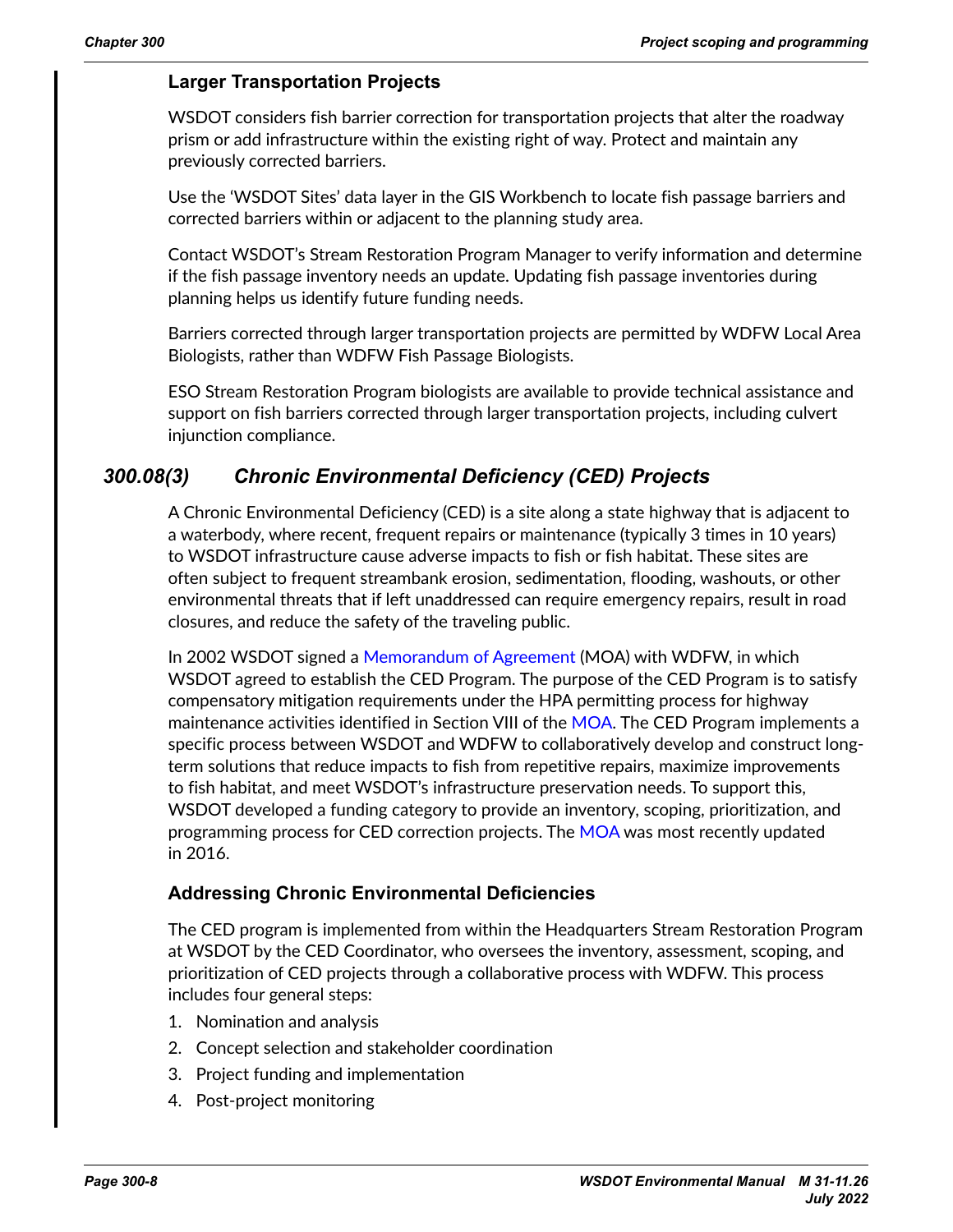The CED Coordinator works closely with WSDOT Hydrology and regional staff to assess CEDs and develop project alternatives, and then facilitates a stakeholder concurrence process with WDFW to select a preferred solution for CED correction projects. When funds are designated for a CED project, WSDOT regional staff become responsible for overseeing its design and construction.

Two project documents are produced by the CED program that document the proposed conceptual designs and agreement with WDFW on a proposed CED solution. These include:

- **Site and Reach Assessment** prepared by a geomorphologist or hydrologist, that evaluates the processes occurring in the watershed and identifies the mechanism for failure. It discusses alternative solutions and provides a recommendation. The site and reach assessment also identifies actions to maintain the highway infrastructure until a permanent solution is constructed.
- **CED Concurrence form** signed by WDFW and WSDOT headquarters and regional staff. This form summarizes the considered alternatives and documents agreement with the proposed conceptual design.

WSDOT documents its progress addressing CEDs in the [CED Annual Report](https://wsdot.wa.gov/sites/default/files/2021-10/Env-StrRest-CEDAnnualReport.pdf), which is published early each calendar year and distributed to WDFW and other stakeholders. More information on the CED process and links to relevant documents are located on the CED [website](https://wsdot.wa.gov/environment/technical/disciplines/stream-restoration/ced-policies-procedures).

### **CED Roles and Responsibilities**

The CED process involves staff throughout WSDOT, including the following headquarters and regional staff:

- **Environmental Services Office (ESO)** The CED Coordinator oversees the CED program and the CED process, including CED nomination, stakeholder outreach and concurrence, prioritization, and reporting. They provide biological technical assistance and coordinate with regional staff and WDFW regarding CED nominations, conceptual designs, concurrences, and prioritization.
- **Hydraulics Office –** Hydrology Staff work closely with the CED coordinator to approve CED nominations and prioritize CED sites. They prepare site and reach assessments and conceptual project designs and provide technical assistance to regional staff throughout project development and implementation.
- **Regional Maintenance –** The Regional Maintenance Environmental Coordinator (RMEC) and Maintenance Superintendents recommend potential new CED sites, provide updates on the status of active CEDs, and assist with prioritization of CED projects.
- **Regional Environmental Manager –** Serves as the regional point of contact for the CED process, concurrence, and CED project implementation. They assist with regional and stakeholder coordination, and early permit coordination.
- **Project Engineer –** Participates in CED project pre-scoping and scoping to ensure that CED proposals are constructable and feasible.
- **Regional Program Management –** Scopes and programs CED construction projects and provides preliminary cost estimates.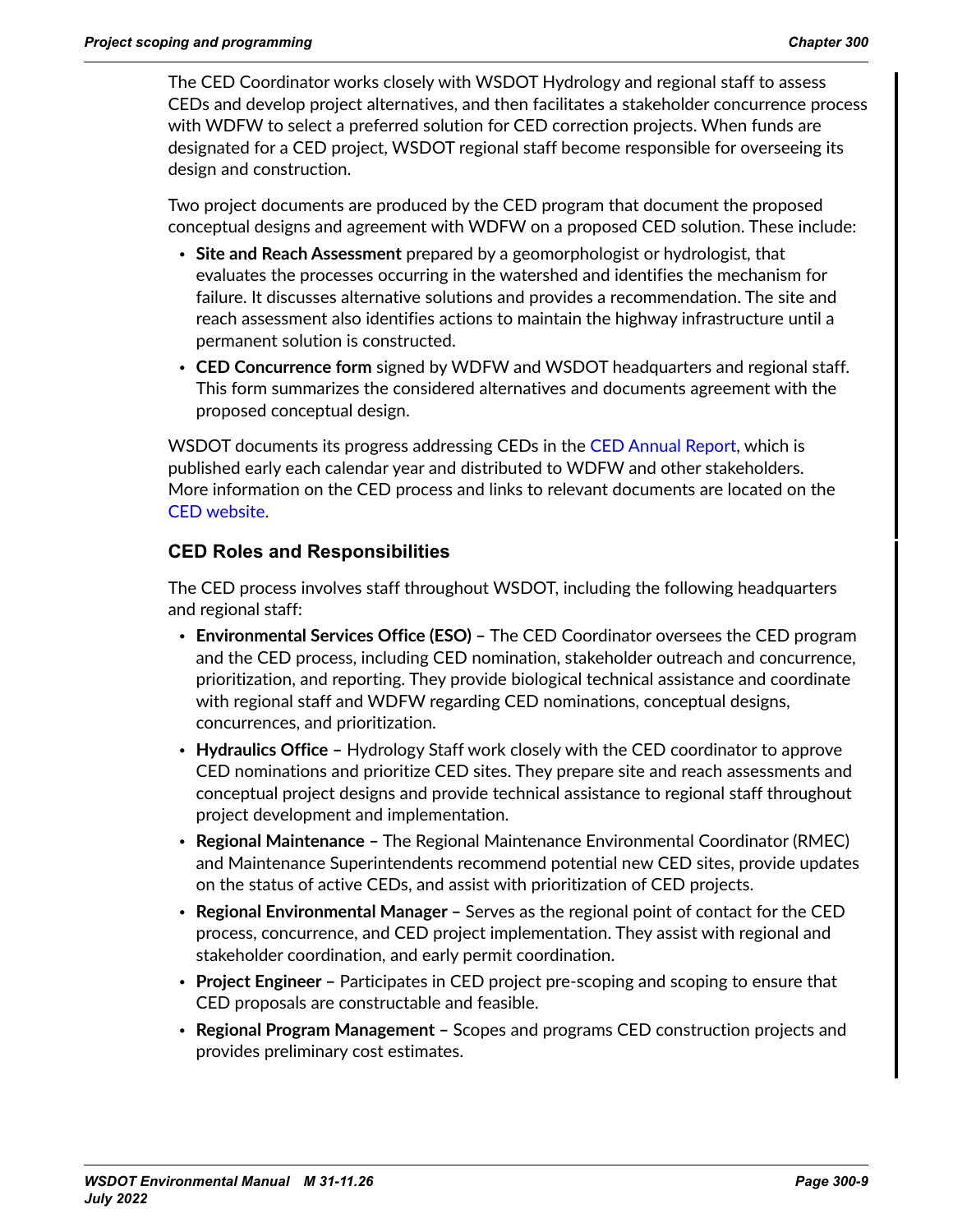### **CED Project Scoping**

The CED Coordinator prioritizes the project relative to other CEDs based on potential benefits to fish and aquatic habitat, risk to infrastructure and safety, maintenance burden, and WDFW and stakeholder input or partnership opportunities. The prioritization is used by the Capital Program Development and Management (CPDM) to queue projects for funding approval.

As described in the [MOA](https://www.wsdot.wa.gov/publications/manuals/fulltext/M31-11/agreements/WDFWWSDOTMOA.pdf), WSDOT is obligated to make a good-faith effort to fund and construct CED projects and can do so using any source. Most CED projects are funded through a stand-alone retrofit program in the Highway Construction Improvement (I-4) Program. CEDs are also repaired as part of fish passage improvement projects, highway safety and mobility projects, and occasionally using other funding sources, such as emergencies, highway preservation, or through partnerships with other entities.

The scoping and design process for CED projects differs depending on the funds used for construction.

#### **CEDs Corrected using Stand-alone CED I-4 Funds**

- 1. CPDM issues scoping instructions to regional staff each fall for priority CED projects.
- 2. Regional program management contacts the CED coordinator for all project documentation, and then scopes and programs the CED project based on the agreed-on conceptual design.
- 3. Once funding is received, the project is assigned to a Project Office for design, permitting, and construction with oversight from CED program staff.

#### **CEDs Corrected as part of Fish Passage Correction Projects**

- 1. The CED Coordinator works closely with ESO Fish Passage Program staff to identify planned fish barrier removal projects that are also CEDs.
- 2. If a concurrence form has not yet been approved for an active CED, the CED Coordinator will lead a concept selection and concurrence with WDFW and regional staff to identify and agree on an appropriate CED solution.
- 3. The CED problem is addressed in the Preliminary Hydraulic Design (PHD) for the Fish Barrier Removal Project.
- 4. The project is scoped, designed, and constructed through WSDOT's Fish Passage process, with input from CED Coordinator. See Section 300.08(2) for more information.
- 5. The completed project is monitored through WSDOT's Fish Passage Monitoring program.

*July 2022*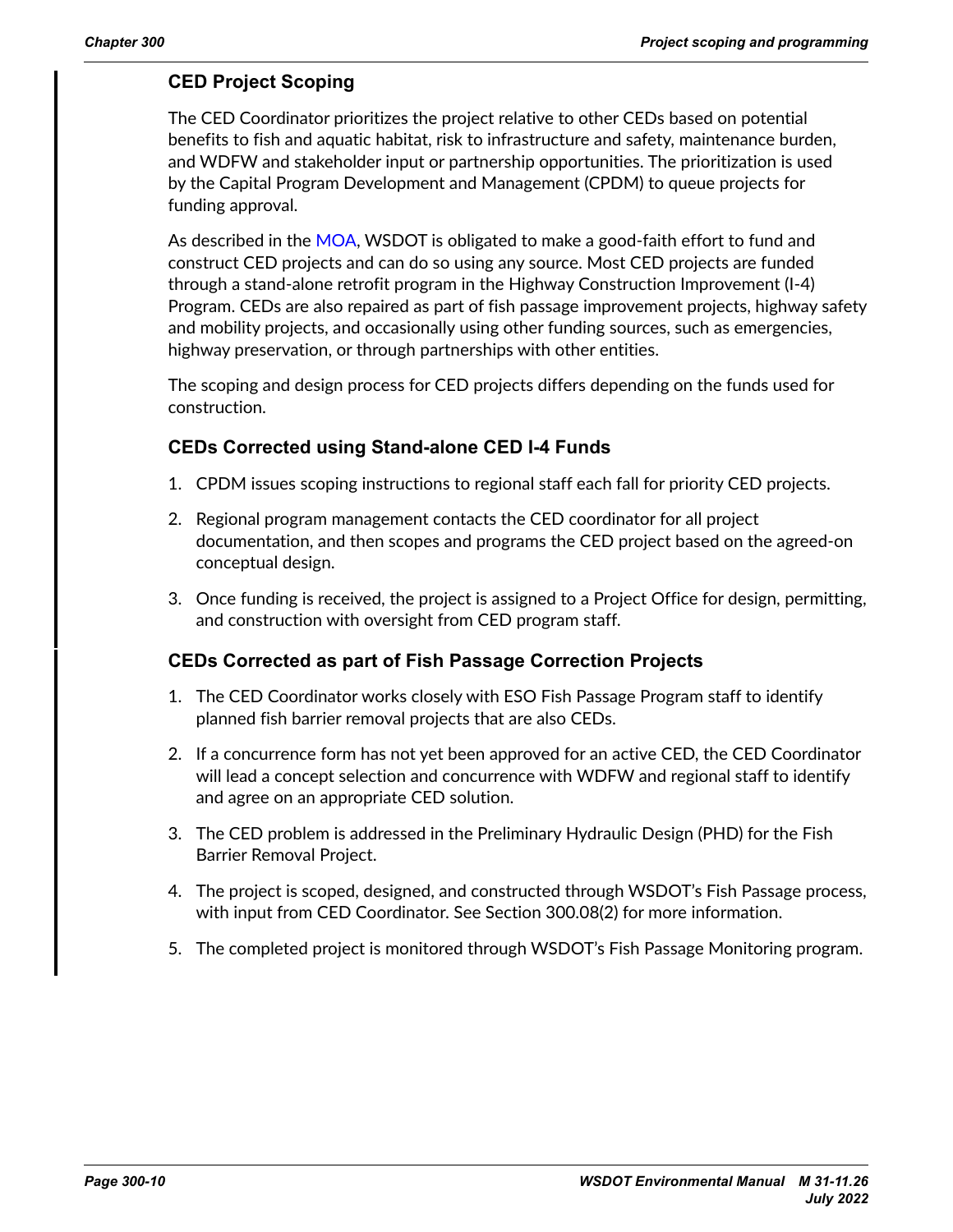### **CEDs Corrected during Other Transportation Projects**

- 1. The Region contacts the CED Coordinator early during the project scoping phase to screen for active CEDs in the vicinity of the project limits.
- 2. The CED Coordinator notifies the Region of CEDs located in the project vicinity and determines if a reach analysis was previously prepared, and a conceptual design agreedon by WDFW.
- 3. The Region determines which deficiencies would be corrected during the proposed transportation project.
- 4. If stakeholder concurrence on a CED concept has not been completed or is out of date, the CED Coordinator initiates a reach analysis and obtains WDFW agreement on a CED project concept.
- 5. The Region works with the CED coordinator and hydrologist to ensure the scope is compatible with the concept in CED reach assessment and concurrence.
- 6. The Project Office designs, permits, and constructs the CED project as part of the transportation project, with oversight from CED program staff.

### **CEDs Corrected during an Emergency Repair**

- 1. During planning of an emergency construction project, the Project Engineer or the RMEC (depending on funding source of the emergency repair) contacts the CED Coordinator to determine if a reach assessment has been completed and if a concurrence form has been signed. If so, the CED Coordinator and Hydrologist may recommend incorporating the agreed-upon CED concept into the emergency repair.
- 2. The Project Office determines the feasibility of constructing the proposed CED concept during the emergency response. Construction of emergency projects often occurs during high flows and challenging conditions, and at times there are funding limitations associated with emergency funds.
- 3. The Region works with WDFW to design and permit the project under emergency conditions with input from the CED Coordinator.

### **300.09 Environmental database resources**

### *300.09(1) WSDOT's GIS Workbench*

WSDOT's GIS Workbench is an internal data system available for use by WSDOT staff in preparing the "Env Context" portion of the ERS. The Workbench is a user-friendly interface covering a wide range of environmental resources gathered from a variety of public agency and WSDOT sources.

The database has over 500 layers of environmental and natural resource management data, in the following major data categories:

• **General Reference –** Transportation routes, political and administrative boundaries, major public lands, geographic reference.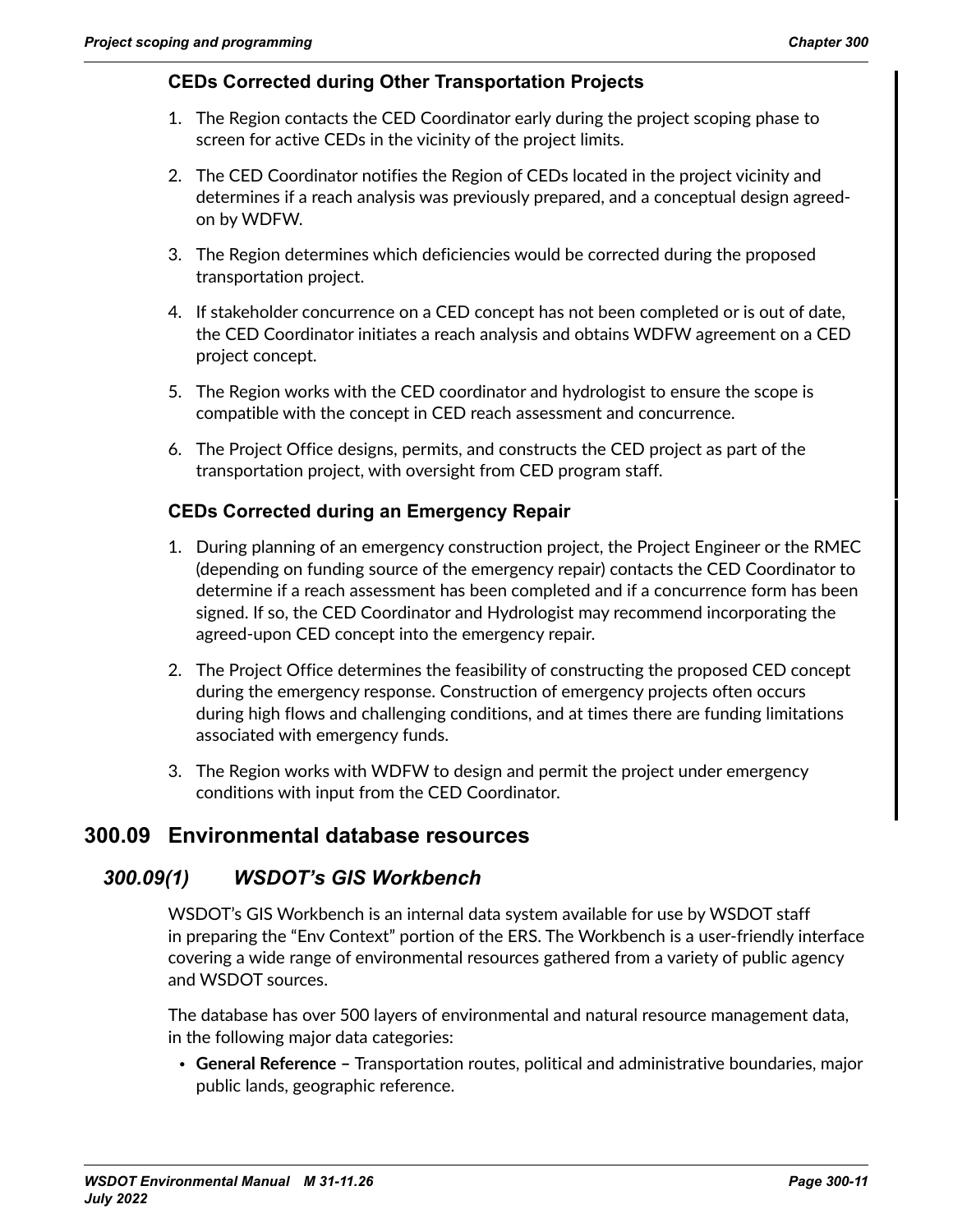<span id="page-11-0"></span>• **Environmental Data –** Air quality, fish and wildlife, priority species and habitats, geology and soils, groundwater and wells, hazardous materials, hydrography, plants, and water quality, Fish Passage and Chronic Environmental Deficiencies.

Other environmental data are included on the [WSDOT Geospatial Open Data Portal](https://gisdata-wsdot.opendata.arcgis.com/) and the [WSDOT Online Map Center.](https://wsdot.maps.arcgis.com/home/index.html) Data on WSDOT fish passage culverts is available to all WSDOT employees through WSDOT's Fish Passage Database and is also contained in [WDFW's](https://geodataservices.wdfw.wa.gov/hp/fishpassage/index.html)  [Fish Passage Web Map.](https://geodataservices.wdfw.wa.gov/hp/fishpassage/index.html) WDFW's fish passage inventory protocols are described in the Fish Passage Inventory, Assessment, and Prioritization Manual [\(WDFW 2019\)](https://wdfw.wa.gov/publications/02061).

The data provided to WSDOT staff through the GIS Workbench is usually sufficient for the Project Summary's ERS form. However, some data require field verification. For example, wetland data available from the GIS Workbench are not always reliable and may show wetlands as absent when they are present or may show wetlands as present when they are not. Field work by a qualified wetland biologist is necessary to determine the presence or absence of wetlands.

### *300.09(2) Expansion of GIS Workbench*

GIS resources for environmental data are expanding rapidly. WSDOT staff work with federal, state, and local agencies to maintain a collection of the best available data for statewide environmental analysis. New data resources are continuously being incorporated into the WSDOT GIS Workbench. To facilitate getting the best data into the system, contact the [ESO](https://wsdot.wa.gov/engineering-standards/design-topics/environment/environmental-services-contacts)  [Environmental Information Program](https://wsdot.wa.gov/engineering-standards/design-topics/environment/environmental-services-contacts) with information about newly identified data resources.

### *300.09(3) Citing a GIS Database*

The GIS Workbench itself should not be cited as a data source or referenced on paper or digitally. Data source or reference citation should be specific to the exact dataset viewed using the GIS Workbench. The proper citation format for digital data is evolving, but typically includes the name of the data system, the name of the agency that maintains/updates the data, and the date of the data retrieval. If the data comes from an Internet website, the title of the site should be included with the full Uniform Resource Locator (URL). The citation information can be found in the Metadata (Item Description) for each Workbench dataset.

### **300.10 Applicable statutes and regulations**

- [42 United States Code \(USC\) 4321](https://uscode.house.gov/view.xhtml?path=/prelim@title42/chapter55&edition=prelim) *National Environmental Policy Act of 1969 (NEPA)*
- [23 Code of Federal Regulations \(CFR\) Part 771](http://www.ecfr.gov/cgi-bin/text-idx?SID=66c2357046a4f03853decd134ae3566a&mc=true&node=pt23.1.771&rgn=div5) *Environmental Impact and Related Procedures*
- [23 CFR Part 774;](http://www.ecfr.gov/cgi-bin/text-idx?SID=66c2357046a4f03853decd134ae3566a&mc=true&node=pt23.1.774&rgn=div5) [49 USC Section 303](https://uscode.house.gov/view.xhtml?req=49+USC+303&f=treesort&fq=true&num=317&hl=true&edition=prelim&granuleId=USC-prelim-title49-section303) *Policy on Lands, Parks, Recreation Areas, Wildlife and Waterfowl Refuges, and Historic Sites*
- [36 CFR Part 800](http://www.ecfr.gov/cgi-bin/text-idx?SID=66c2357046a4f03853decd134ae3566a&mc=true&node=pt36.3.800&rgn=div5) *Protection of Historic and Cultural Properties*
- [40 CFR Parts 1500-1508](https://www.ecfr.gov/current/title-40/chapter-V/subchapter-A) *Council for Environmental Quality Regulations for Implementing NEPA*
- [WAC 197-11](http://apps.leg.wa.gov/WAC/default.aspx?cite=197-11) *SEPA Rules*
- [WAC 468-12](http://apps.leg.wa.gov/WAC/default.aspx?cite=468-12) *WSDOT Agency SEPA Procedures*
- [RCW 43.21C](http://apps.leg.wa.gov/RCW/default.aspx?cite=43.21C) *State Environmental Policy Act (SEPA)*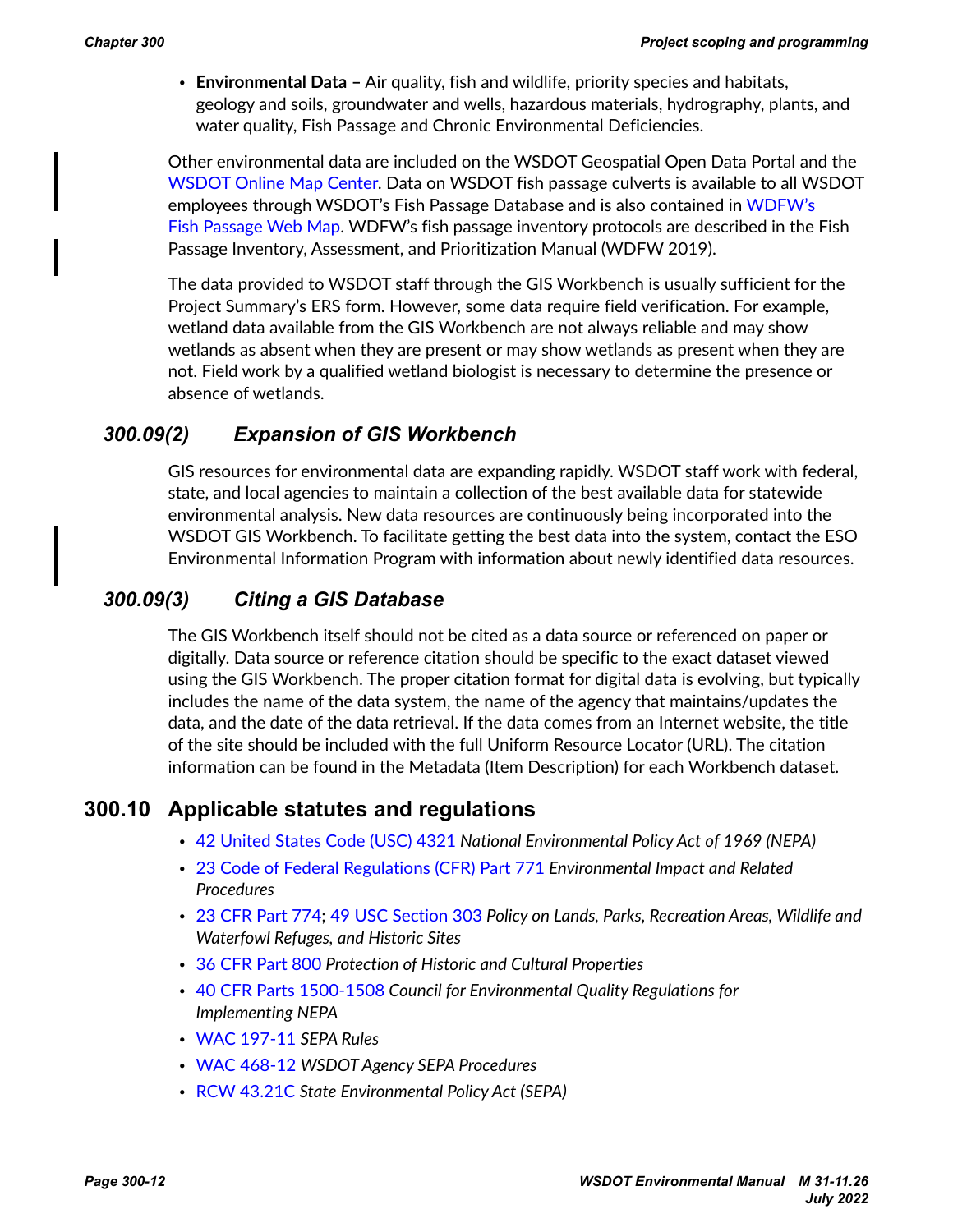# <span id="page-12-0"></span>**300.11 Abbreviations and acronyms**

| <b>BOD</b>   | <b>Basis of Design</b>                                       |
|--------------|--------------------------------------------------------------|
| <b>CE</b>    | Categorical Exclusion (NEPA) or Categorical Exemption (SEPA) |
| <b>CIPP</b>  | Capital Improvement and Preservation Program                 |
| <b>CFR</b>   | <b>Code of Federal Regulations</b>                           |
| <b>DNS</b>   | Determination of Nonsignificance (SEPA)                      |
| <b>DS</b>    | Determination of Significance (SEPA)                         |
| EA           | <b>Environmental Assessment (NEPA)</b>                       |
| <b>ECS</b>   | <b>Environmental Classification Summary</b>                  |
| <b>EIS</b>   | <b>Environmental Impact Statement</b>                        |
| <b>EO</b>    | <b>Executive Order</b>                                       |
| <b>ERS</b>   | <b>Environmental Review Summary</b>                          |
| <b>ESO</b>   | <b>Environmental Services Office</b>                         |
| FAA          | <b>Federal Aviation Administration</b>                       |
| <b>FHWA</b>  | Federal Highway Administration                               |
| <b>FTA</b>   | <b>Federal Transit Administration</b>                        |
| <b>FRA</b>   | <b>Federal Railroad Administration</b>                       |
| <b>GIS</b>   | Geographic Information System                                |
| <b>MOA</b>   | Memorandum of Agreement                                      |
| <b>MOU</b>   | Memorandum of Understanding                                  |
| <b>NEPA</b>  | National Environmental Policy Act                            |
| <b>PCE</b>   | CE Programmatic Agreement with FHWA                          |
| <b>RCW</b>   | Revised Code of Washington                                   |
| <b>RTPO</b>  | Regional Transportation Planning Organization                |
| <b>SEPA</b>  | <b>State Environmental Policy Act</b>                        |
| <b>STIP</b>  | Statewide Transportation Improvement Program                 |
| <b>URL</b>   | Uniform Resource Locator                                     |
| <b>USDOT</b> | United States Department of Transportation                   |
| <b>USFS</b>  | <b>United States Forest Service</b>                          |
| <b>WAC</b>   | <b>Washington Administrative Code</b>                        |
| <b>WDFW</b>  | Washington Department of Fish and Wildlife                   |